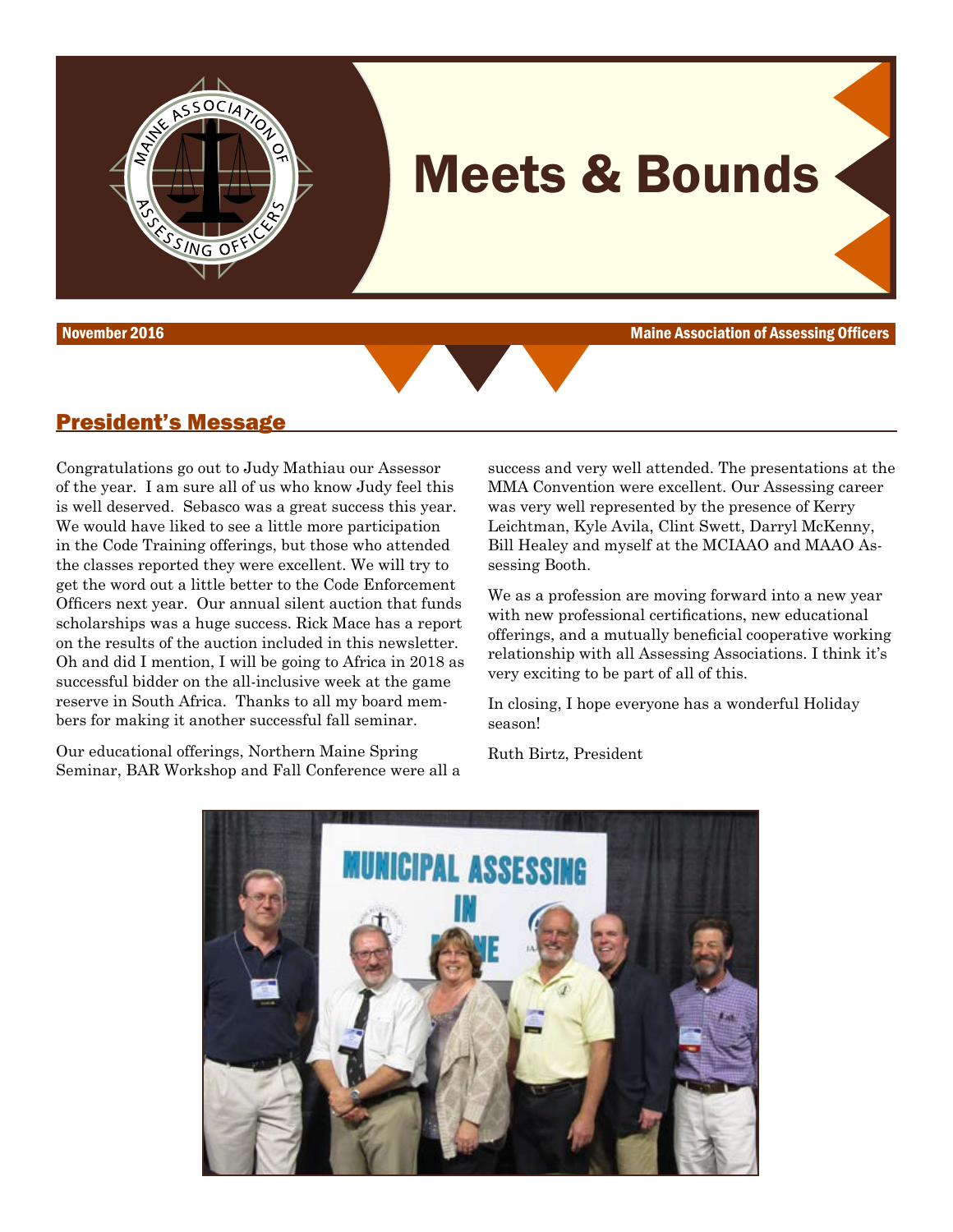#### MAAO BOARD

#### PRESIDENT

2

Ruth Birtz, Town of Lincoln Phone: 794-3372 Fax: 794-2606 E-mail: [assessor@lincolnmaine.org](mailto:assessor@lincolnmaine.org)

#### VICE PRESIDENT

William Healey, Jr., City of Lewiston Phone: 513-3122 Email: [bhealey@lewistonmaine.gov](mailto:bhealey@lewistonmaine.gov)

**SECRETARY** Tammy Brown, Town of North Haven Phone: 867-4433 E-mail: [tammybrown4139@aol.com](mailto:tammybrown4139@aol.com)

TREASURER Martine Painchaud, Town of Eliot Phone: 439-1813 E-mail: [mpainchaud@eliotme.org](mailto:mpainchaud@eliotme.org)

#### FIRST PAST PRESIDENT

Rick Mace, Town of York Phone: 363-1005 E-mail: [rmace@yorkmaine.org](mailto:rmace@yorkmaine.org)

#### SECOND PAST PRESIDENT

Darryl McKenney, Town of Waldoboro Phone: 832-5369 E-mail: [assessor@waldoboromaine.org](mailto:assessor@waldoboromaine.org)

#### DIRECTORS

Dan Robinson Phone: 985-2102, ext 1333 E-mail: [drobinson@kennebunkmaine.us](mailto:drobinson@kennebunkmaine.us)

Roger Hoy Phone: 724-7475 E-mail: [mhoy5@roadrunner.com](mailto:mhoy5@roadrunner.com)

John Wentworth, Town of Harrison Phone: 583-2241 E-mail: [jwentworth@harrisonmaine.org](mailto:jwentworth@harrisonmaine.org)

Mike D'Arcangelo, Town of Gorham Phone: 222-1600 Email: [mdarcangelo@gorham.me.us](mailto:mdarcangelo@gorham.me.us)

Tammy L. Brown, Town of North Haven Phone: 867-4433 E-mail: [tammybrown4139@aol.com](mailto:tammybrown4139@aol.com)

Lewis Cousins, City of Presque Isle Phone: 760-2714 E-mail: [lcousins@presqueisleme.us](mailto:lcousins@presqueisleme.us)

Jacquline Robbins, Town of Monroe Phone: 525-3515 E-mail: [bonaire4@myfairpoint.net](mailto:bonaire4@myfairpoint.net)

Deborah Turner, Town of Harpswell Phone: 833-5771 E-mail: [dturner@town.harpswell.me.us](mailto:dturner@town.harpswell.me.us)

#### MEMBER PROFILE: John Brushwein



As a child I was planning on being a professional basketball player, however that didn't pan out. After reality set in I decided to go to the University of Maine at Orono. At the end of my first year I was not sure what career path I wanted to take and decided not to return with no clear purpose. During that summer I ran into John O'Donnell and John told me about an assessing program he was enrolled in at what was then Central Maine Vocational Technical Institute. I decided to go and talk with Herb Cushing, who was heading up the program. After speaking with Herb, I decided to enroll.

The class consisted of Darryl McKenney, Elizabeth Sawyer, Peter Matheson, Steve Le-

may, and one other person whose name escapes me. I interned with Patten Appraisal at the end of my  $1<sup>st</sup>$  year measuring and listing for revaluations in Ogunquit, Maine, and Hopkinton and Huntington, Massachusetts. After getting my Associates Degree in 1982 and my CMA the same year, I went to work for John E. O'Donnell & Associates in Auburn. My first assessing position was working for the Town of Wilton in 1984. In 1985 Dan Sanborn called me (Dan was the Assessor in Farmington at the time) and told me there was a job opening in Bar Harbor and suggested it might be step up for me.

I remember driving into Bar Harbor the first time and thinking that it was incredible. I got the job as the Assessor and Code Enforcement Officer. The Town was in the process of voting on a new zoning ordinance which included expanding from 13 zoning districts to 33, and the ordinance went from 33 pages long to 133 pages. At the time I did not think there was any chance it would pass, wrong! A year later I got a call from the assessor in Mount Desert, Dennis Gardner. Dennis told me he was leaving to do fee appraisals full time and asked if I was interested in the Mount Desert position. It was also for both Assessor and Code Enforcement Officer, however it was primarily a residential community and the pay was \$7,500.00 more than I was making at the time. I told the Bar Harbor Town Manager of the opportunity but added that I was comfortable with the Town of Bar Harbor and the new ordinance and that I would stay if they offered me \$2,500.00 more. The answer from the Council was thanks but no thanks. The quote in the Bar Harbor Times from one of the Councilors was; "Thank **Jim** for his time in Bar Harbor". Obviously I left a lasting impression. Bar Harbor subsequently hired a separate Assessor and Code Officer.

I worked for the Town of Mount Desert for 19 ½ years including a 2 year stint as Town Manager. I had the opportunity to assess some very impressive properties, including Martha Stewart's property in Seal Harbor. The property originally belonged to Edsel Ford but prior to Ms. Stewart purchasing the property, it was owned by a gentleman affiliated with the Boston Celtics. He had purchased a pub in England that was being torn down, had the interior dismantled, shipped to Seal Harbor and reconstructed in the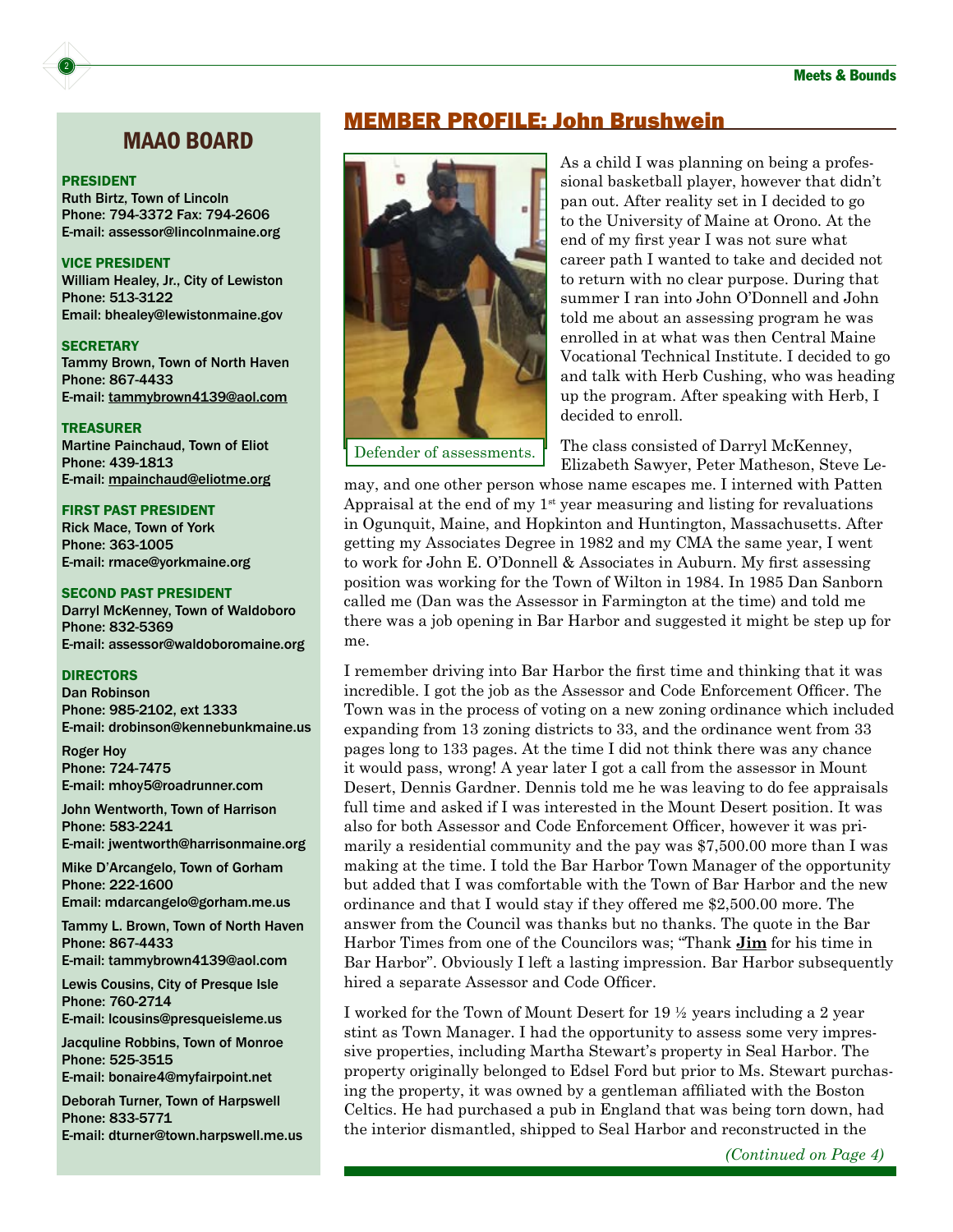## MAAO Secretaries Report

#### By Tammy L. Brown

MAAO Annual Fall Conference was held at Sebasco Harbor Resort. Kudos once again to the Sebasco Harbor Resort staff members who went above and beyond to meet the many needs of our Association; we offer our most sincere thanks to them for all they do to assist us with this conference. The MAAO Board would also like to thank all the attendees from our Assessing and Code Enforcement communities for attending this year's conference. The continued collaboration between the Assessors and Code Enforcement Officers continues to grow each year. Without the outstanding speakers and vendors who continue to offer their knowledge, time and continued support we wouldn't be able to host a conference of this quality. We offer our most sincere thanks to all of them for their continued support.

We have already begun to plan the 2017 conference. We expect the new certification requirements for the Advanced Assessor to roll out in 2017. We are happy to announce that we will be able to offer some of the Advanced Assessor courses that have been approved by Maine Revenue Services. We are looking forward to the addition of these sessions and hope our membership will take advantage of these new offerings.

The MAAO Board would like to once again congratulate Judy Mathiau, on being named the Maine Association of Assessing Officer's Assessor of the Year. Judy who is the Assessor for the Town of Winslow represents all the professional, ethical and compassionate qualities needed to be a great assessor. Judy is a true leader who embodies nothing but team player qualities with everything she does. Judy has been a long time member of Maine Association of Assessing officers, even serving as President in 1997; currently she serves on the Maine Chapter International Association of Assessing Officers Board as Vice President. She has also represented the Assessing community in her role as Chief of Training when she was employed by Maine Revenue Services, Property Tax Division. Judy has been an active advocate for Assessors, serving on many advisory committees, working groups and lending her experience and knowledge to assessors as an instructor at Maine Revenues Services Property Tax School.

As Assessors we all know the day to day business can sometimes be so rewarding and other times bring us difficult situations. Judy tackles every situation with complete professionalism and compassion. Over the years she has received many phone calls from other Assessors seeking her advice and wisdom. She always takes every call to heart and offers her best advice. The next time you see Judy, please take the time to congratulate her on this great accomplishment.

Please consider nominating an assessor to recognize their professional and dedicated service to his/her profession and community. It is never too early to start planning for next year's award recipient. The award will once again be given out at the MAAO Annual Meeting. If you nominated someone for this year's award and would like them to be considered for next year's award please contact me before the deadline of July 10, 2017.

The Board met on September 9, 2016 as a wrap up of the Annual Fall Conference. At that meeting the board discussed the educational offerings, speakers, location, evaluation forms, food as well as the evening activities. The Board would like to extend our sincere thank you to those attendees and vendors who took the time to fill out the evaluation forms. The evaluation forms will help us to prepare for the upcoming 2017 Annual Fall Conference. The sign in sheets for each day of the Fall Conference have been transferred to Maine Revenue Service so that they can record the credit hours for each attendee.

Once again this year we were asked to co-sponsor a booth at the Maine Municipal Association Convention with the Maine Chapter of International Assessing Officers. The booth was staffed by Clint Swett, Kyle Avila and Kerry Leichtman from the MCIAAO Board and Ruth Birtz, Bill Healey, Jr. and Darryl McKenney for the MAAO Board. It was the intension of both organizations to help promote the assessing profession and be available to answer any questions the attendees may have had regarding the assessing profession.

The next MAAO Board Meeting will be held on December 2nd at MMA in Augusta at 10:00. If you have anything you would like the board to take up, please contact any board member.

Respectfully submitted by, Tammy Brown



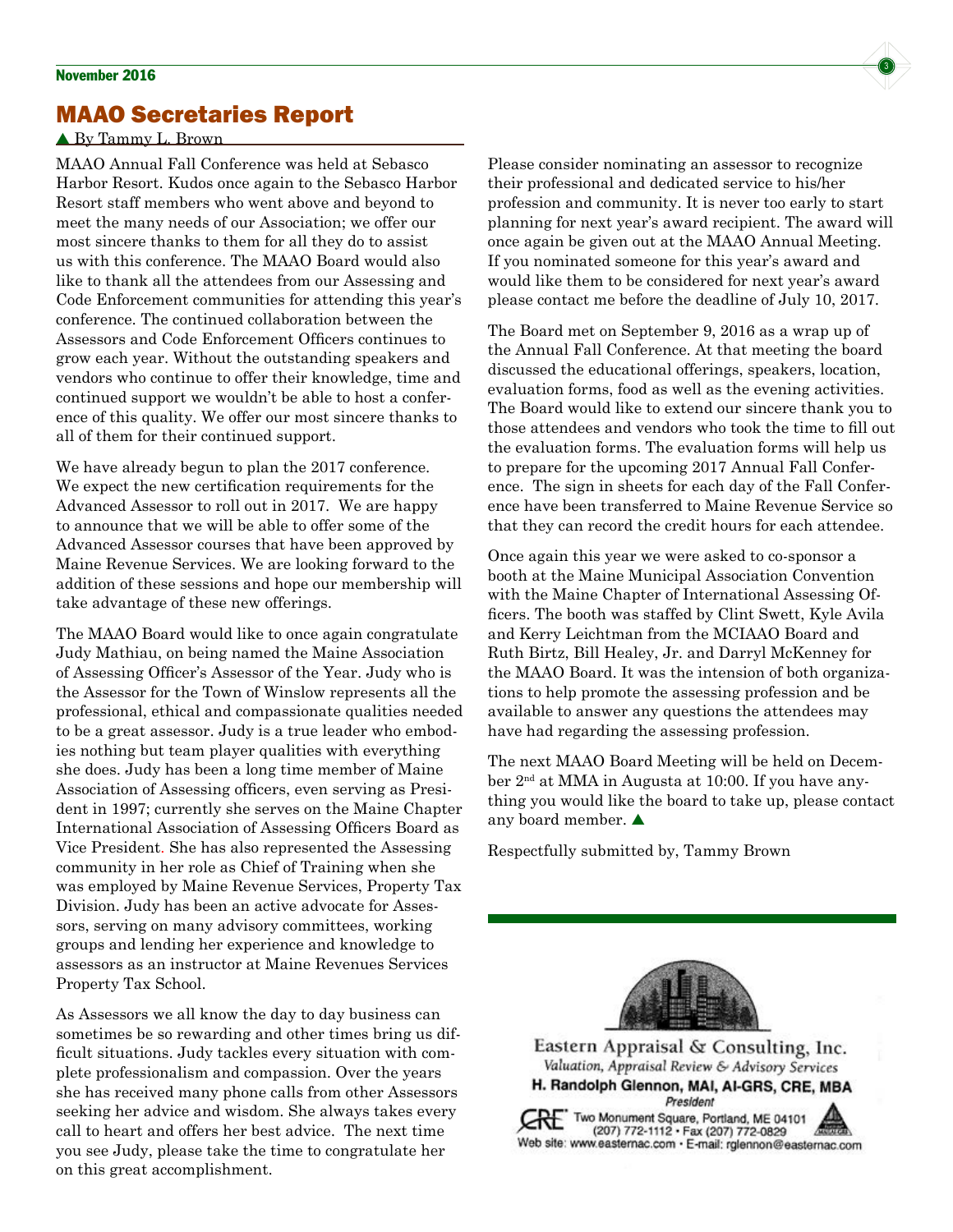

#### *Member Profile – Continued from Page 2*

basement of the main house (very cool). It also had a carriage house that had a hydraulic turntable to turn the horse carriage around after being driven into the building. It was the early version of the Bat Cave with the table to turn the Batmobile around.

One day I went to take a look at renovations being done at a house in Northeast Harbor and was greeted at the door by a guy in painters pants splattered in paint that I assumed was working on the house. I asked him if the owner was at home. He informed me that he was the owner and showed me through the house. He took me into his studio where he was working on a painting of the Brooklyn Bridge that was probably 8'X8' (see photo). It turned out that he was famous artist, Richard Estes. It just goes to show you that you can't judge a book by its cover.

I returned to the Auburn area in 2007 and after brief stints in Paris and Auburn accepted the Assessor's position in Gray in 2012. I am currently the Assessor for Gray and Cumberland which is an interesting combination. I typically go with the Code Enforcement Officer on Certificate of Occupancy inspections and last spring we had to go out to a small island not very far off the shore of Little Sebago Lake. We met the owner as he was paddling over in a very long and narrow canoe. As he was nearing shore I had a bad feeling. The water was very shallow at the time and was probably no more than 2 1/2 feet deep. We got in the canoe (3 of us), and made our way over. After completing the inspection we went to the dock and both the owner and CEO got in the canoe.



As I stepped in and started to sit down, I shifted slightly and the entire canoe flipped. All three of us went in, fortunately for me I was quick enough so that I did not get completely soaked, the other two were not so lucky. Needless to say, I have not heard the end of it. When we got back to the office, I told everyone that we would have stayed drier if we had walked out to the island.

It has been an interesting career. When I am not working or fighting crime, I spend time playing tennis with my wife, cycling, and fishing with my son.  $\blacktriangle$ 

# **Date Day Time Event Location** December 2 | Friday | 10:00 a.m. | Board Meeting | MMA - Augusta

#### MAAO Meeting/Training Calendar 2016

# **Membership Questions?**

Please contact Affiliate Services at: 1-800-452-8786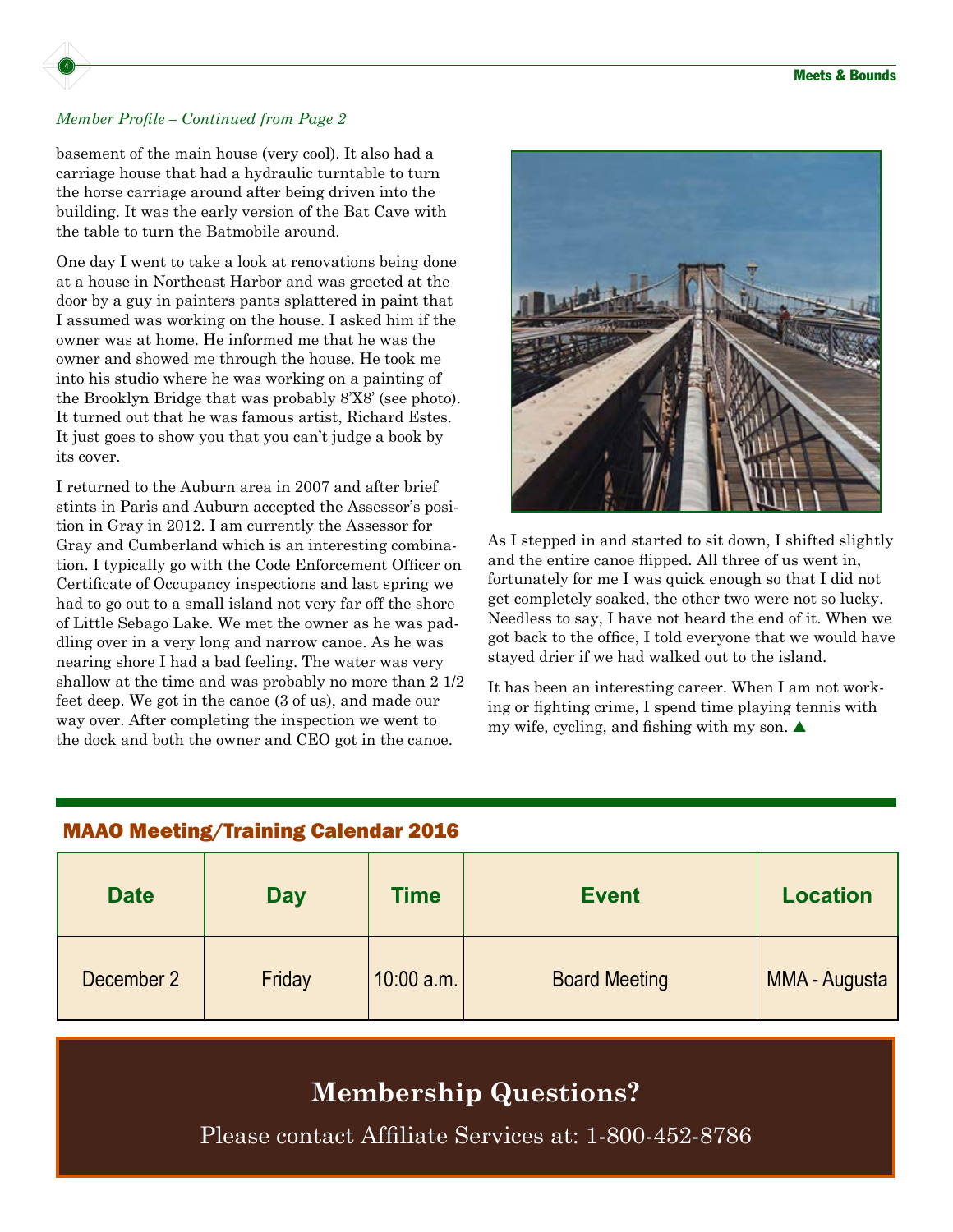#### November 2016 **State of the United States and States and States and States and States and States and States and S**

#### 2016 Assessor of the Year Award

The Maine Association of Assessing Officers is pleased to announce that Judith Mathiau, from the Town of Winslow is the recipient of the 2016 Assessor of the Year Award.

She provides service and contribution beyond just that of the municipality in which she serves by active participation in various Assessing organizations. In conjunction with the Maine Chapter of the IAAO, she has been instrumental in educating new/inexperienced assessors and has taught several outstanding courses at the Maine Property Tax School. She continues to be an active member of both the Mid-Coast Assessors Group and the Central Maine Association of Assessors.

Judy is recognized as an Assessor who displays characteristics of integrity and leadership.  $\blacktriangle$ 







# ANNUAL DUES

Regular Membership: \$30/person Associate Membership:  $$30/person$ Subscribing Membership: \$200/business\* Municipal Membership:  $$50/m$ unicipality\*\* Student Membership: FREE

\*Includes all employees \*\*Includes Boards of Assessors & Elected Municipal Officials Please visit our website at:<www.maineassessors.org>for more information and membership application form.

# **Meets & Bounds publication months:**

**January, April, July & November**

**Please contact Ruth Birtz or a Director if you have any news for the newsletter.**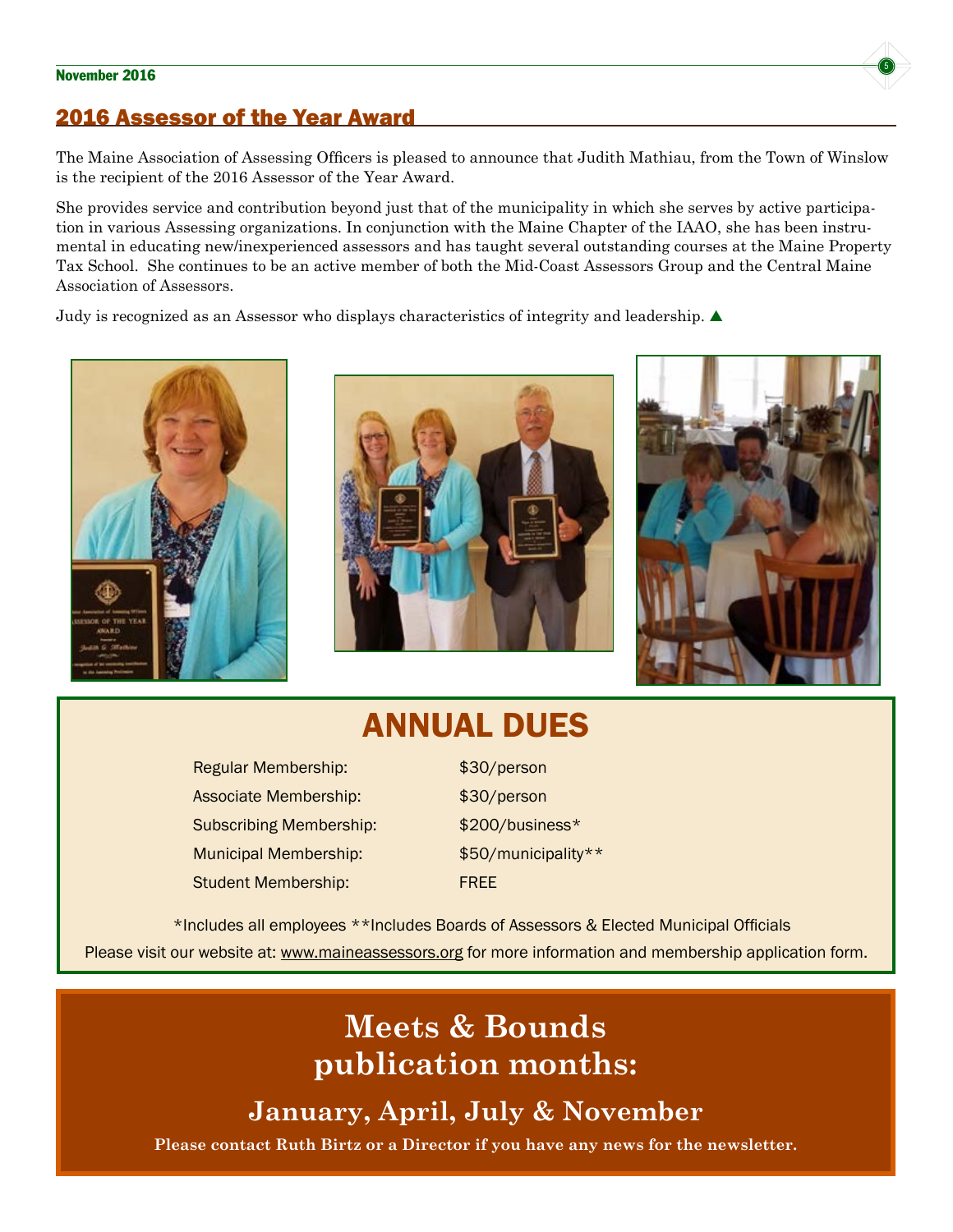#### Auction Wrap-Up!

▲ by Rick Mace

6

Our Scholarship Fundraising Auction was a huge success at this year's Fall Conference. Thanks to everyone that donated an item and the brisk bidding we were able to raise \$2,452. The highlight was the African Photo Safari once again, two trips selling for \$1,100 each! The lucky winners were Ruth Birtz and Jim Nadeau. The deal with the Zulu Nyala Game Preserve is that they split the proceeds with MAAO. Other popular items included the chainsaw Moose Sculpture that sold for \$102 and will be staying at the Sebasco Harbor Resort, the Trek Bike selling for \$280, the Mainely Deer Antler Basket selling for \$56, and the bountiful supply of adult beverages.

Just remember that this money raised is for any of our members to use towards their quest for certification credits. Please don't hesitate to apply for this scholarship money! It can be used for any educational offering on all levels, IAAO, ME Chapter, MAAO, or Maine Revenue Service, etc. Scholarship applications are on our website or you can contact Tammy Brown. **△** 



*Rick Mace discussing the MAAO Auction.*

#### **SCHOLARSHIPS**

Every year MAAO awards two scholarships. The scholarships may be used for a variety of continuing education programs that grant a minimum of 16 hours of continuing education. If you would like to apply, please complete the enclosed application and mail to:

MAAO c/o Maine Municipal Association 60 Community Drive Augusta, ME 04330

If you have any questions regarding the application process contact Joan Kiszely at 1-800-452- 8786.

The deadline is 60 days prior to the event you intend to use the scholarship for.  $\blacktriangle$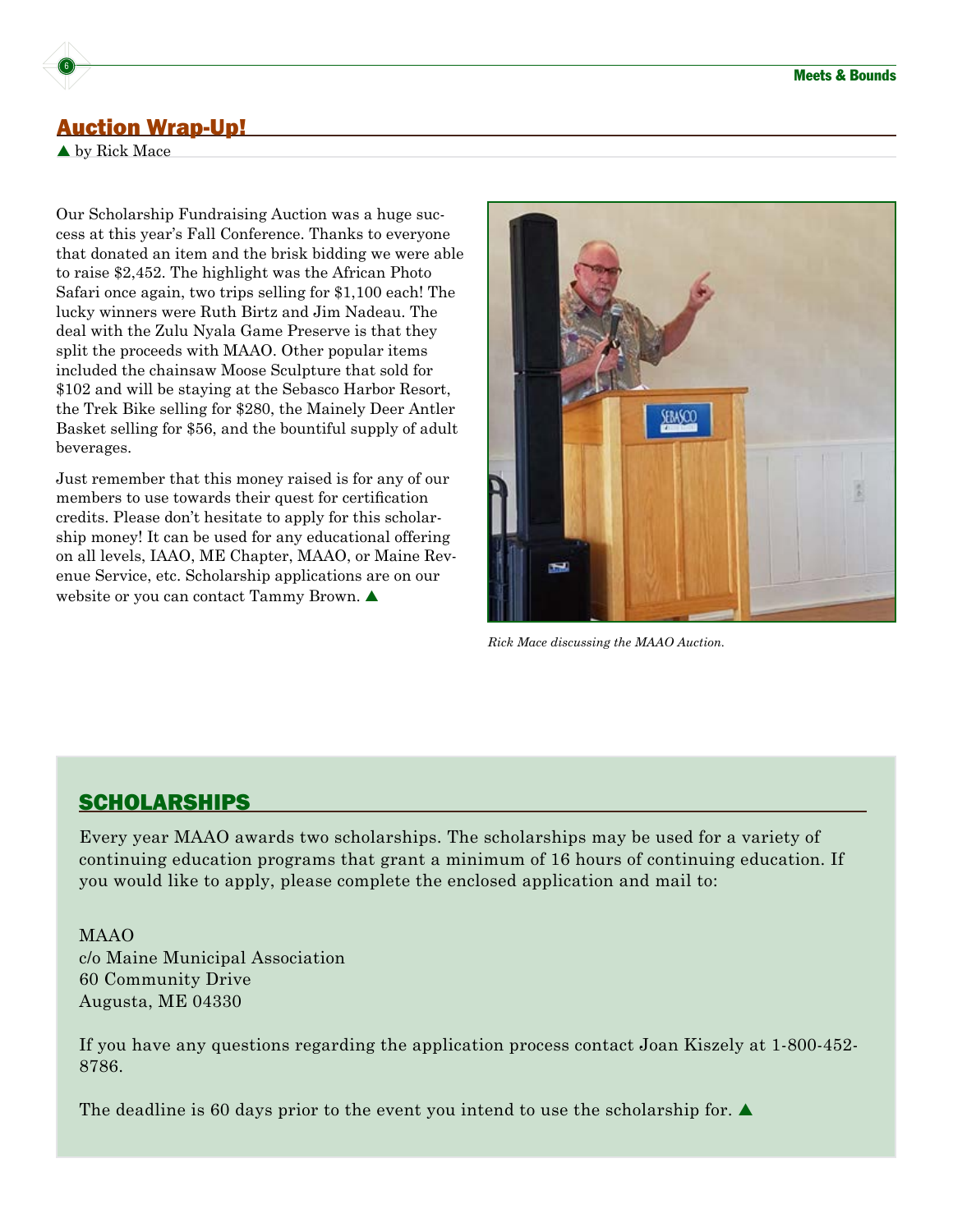



#### **MAAO Scholarship Eligibility Requirements**

#### **Applicants must:**

- 1. Be a current member of MAAO and in good standing.
- 2. Demonstrate a need for academic and financial assistance.
- 3. Submit the required application form to be received by the Scholarship Education Committee Chair 60 days prior to the event you plan on using the scholarship for. Applications will not be accepted if not received by the deadline.

#### **Scholarship Conditions:**

- 1. Scholarship recipients are ineligible to apply for another award for three (3) years. Unless no other applications have been received and/or monies are available. This decision will be left to the discretion of the Board.
- 2. Must apply timely and on appropriate form to be considered for the present year.
- 3. Use the scholarship by 12/31 of each year.
- 4. Shall write a summary stating length of time in assessing field and the financial assistance for the scholarship.
- 5. Qualifying educational course work is defined as granting a minimum of 16 hours assessment by which a letter or certificate of completion can demonstrate examination success and the assignment of full credit. Continuing Education Units for licensure renewal other than Certified Maine Assessor and Certified Assessing Technician do not meet the scholarship conditions.
- 6. Successful applicants who subsequently decline the scholarship must reapply for future consideration.
- 7. Applicants must certify that no other tuition or course materials reimbursements has been awarded, nor will be sought, from any other source (e.g., county, state, local jurisdiction, or other educational or professional body), unless the scholarship does not fully cover the entire amount of the course and will receive the balance.
- 8. An application must be submitted with an original signature.
- 9. The name of the school or sponsoring organization must be submitted with the scholarship application.
- 10. Applicants are limited to one application per calendar year.
- 11. Only one (1) scholarship to be given to a Municipality every three (3) years. Unless no other applications have been received and/or monies are available. This decision will be left to the discretion of the Board.
- 12. The MAAO Board reserves the right to reject or accept courses that are acceptable for the scholarship.

Reimbursement will cover only up to the amount of the registration fee(s).

IAAO courses, State related courses, and other related subjects pertaining to the assessment field in general including State, MAAO, NRAAO and IAAO conferences are accepted courses.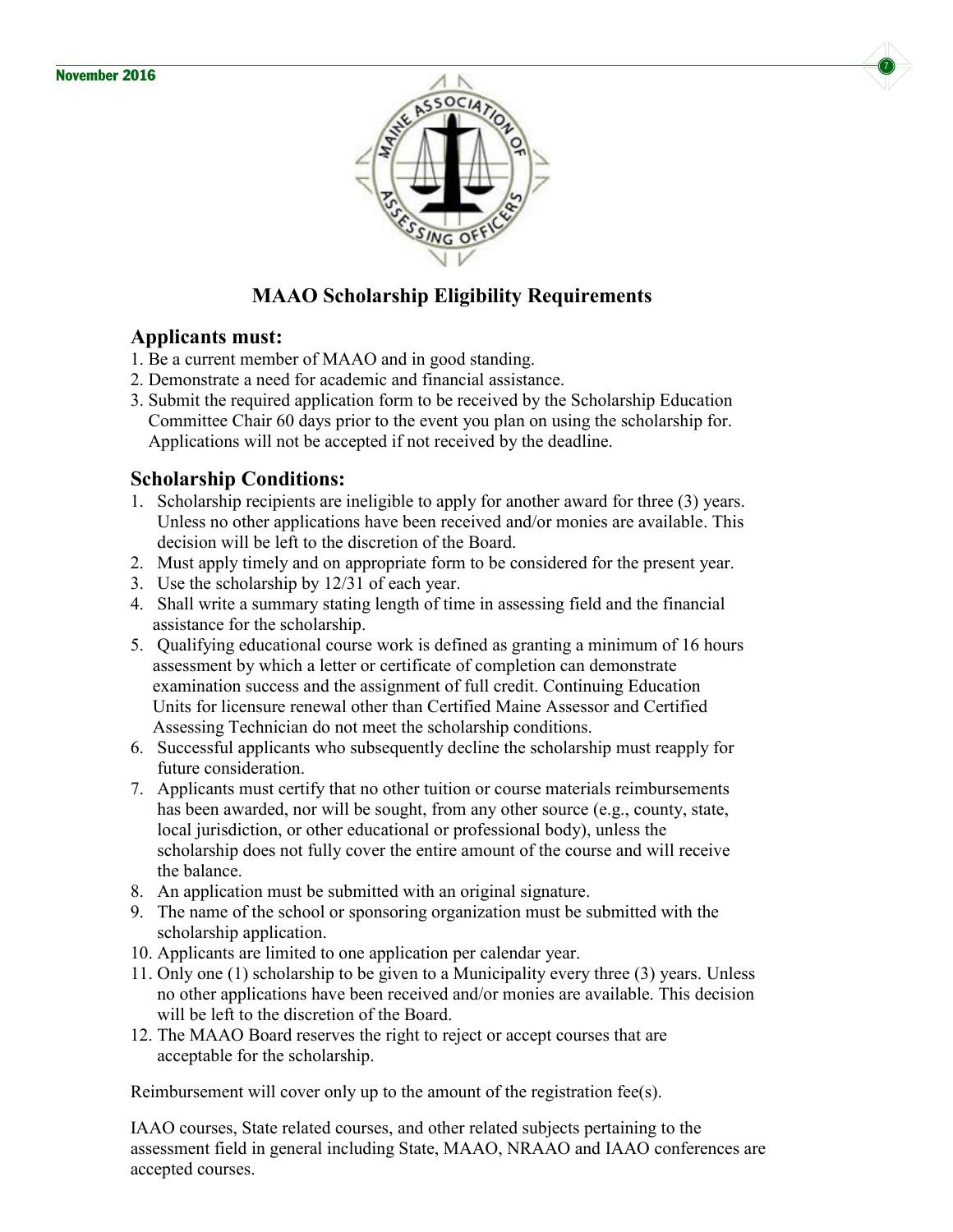

8

#### **Maine Association of Assessing Officers Application for Scholarship**

The decision of awarding the amount and the number of scholarships is made by the MAAO Board of Directors.

**Please print clearly**. **Application must be submitted 60 days prior to the event you plan on attending.**

|           | Name: Name: Name: Name: Name: Name: Name: Name: Name: Name: Name: Name: Name: Name: Name: Name: Name: Name: Name: Name: Name: Name: Name: Name: Name: Name: Name: Name: Name: Name: Name: Name: Name: Name: Name: Name: Name:  |
|-----------|--------------------------------------------------------------------------------------------------------------------------------------------------------------------------------------------------------------------------------|
|           |                                                                                                                                                                                                                                |
|           |                                                                                                                                                                                                                                |
|           |                                                                                                                                                                                                                                |
|           |                                                                                                                                                                                                                                |
|           |                                                                                                                                                                                                                                |
|           | Location & Course Date: Manual Course of the Course of the Course of the Course of the Course of the Course of the Course of the Course of the Course of the Course of the Course of the Course of the Course of the Course of |
| accurate. | I certify that the information furnished by me in this application is complete and                                                                                                                                             |
|           |                                                                                                                                                                                                                                |
|           | On a separate sheet of paper, please state in your own words the reasons you believe you                                                                                                                                       |

qualify to receive a scholarship:

Please return completed application to: Maine Association of Assessing Officers C/O Maine Municipal Association 60 Community Drive Augusta, ME 04330

If you have any questions regarding the application process contact Joan Kiszely at 1-800-452-8786.

**Note:** Selections will be made based on the application information received, funds available and eligibility. The Chair of the Scholarship Committee will notify all recipients and announce their names in the MAAO newsletter.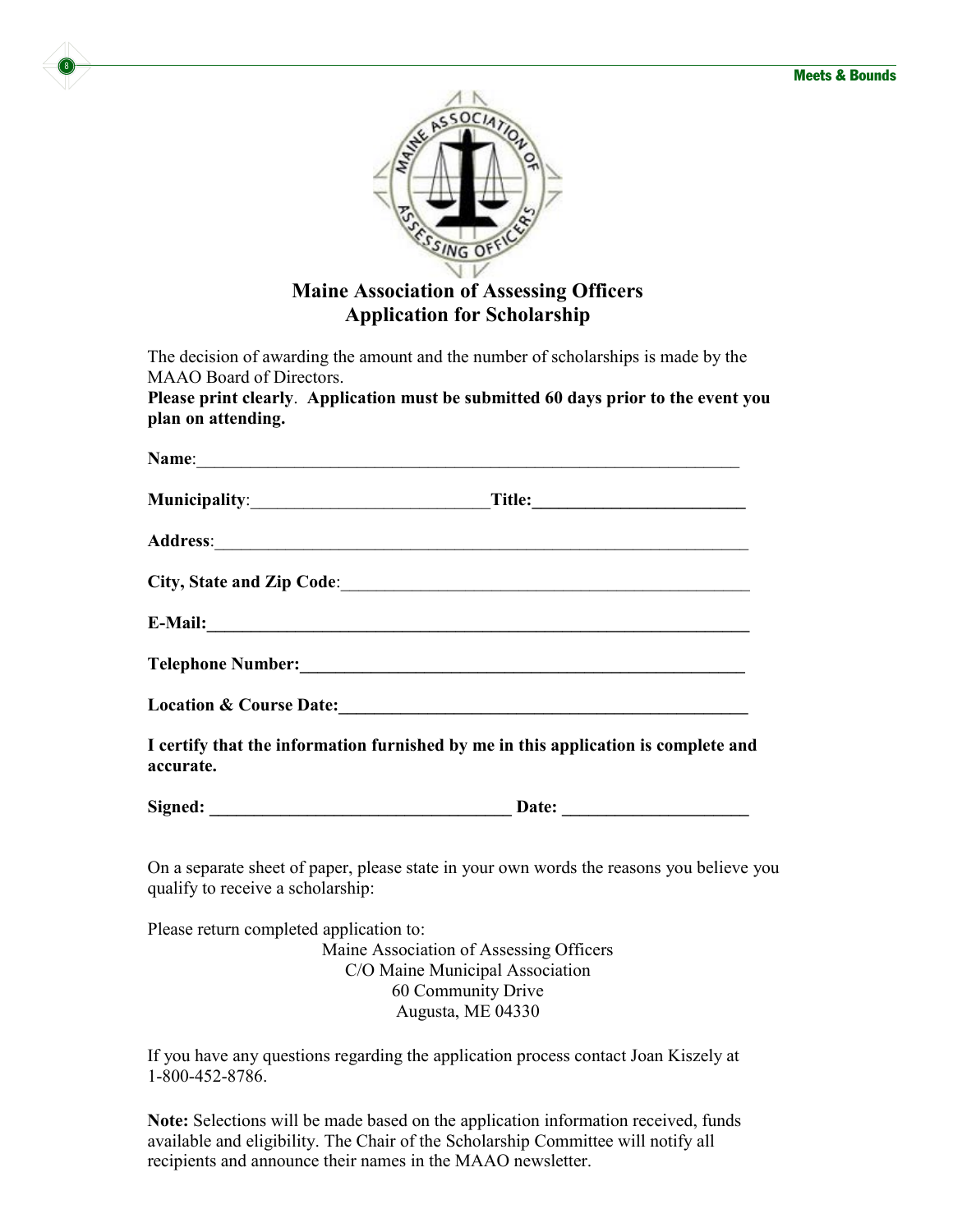## MAAO Fall Conference - Sebasco



*IAAO President Pete Rodda presentation Sebasco.*



*Sunset at Sebasco Harbor Resort.*



*Bernstein Shur presentation.*



*Games at Thursday night Spaghetti Social.*



*Our favorite univited guest at Sebasco.*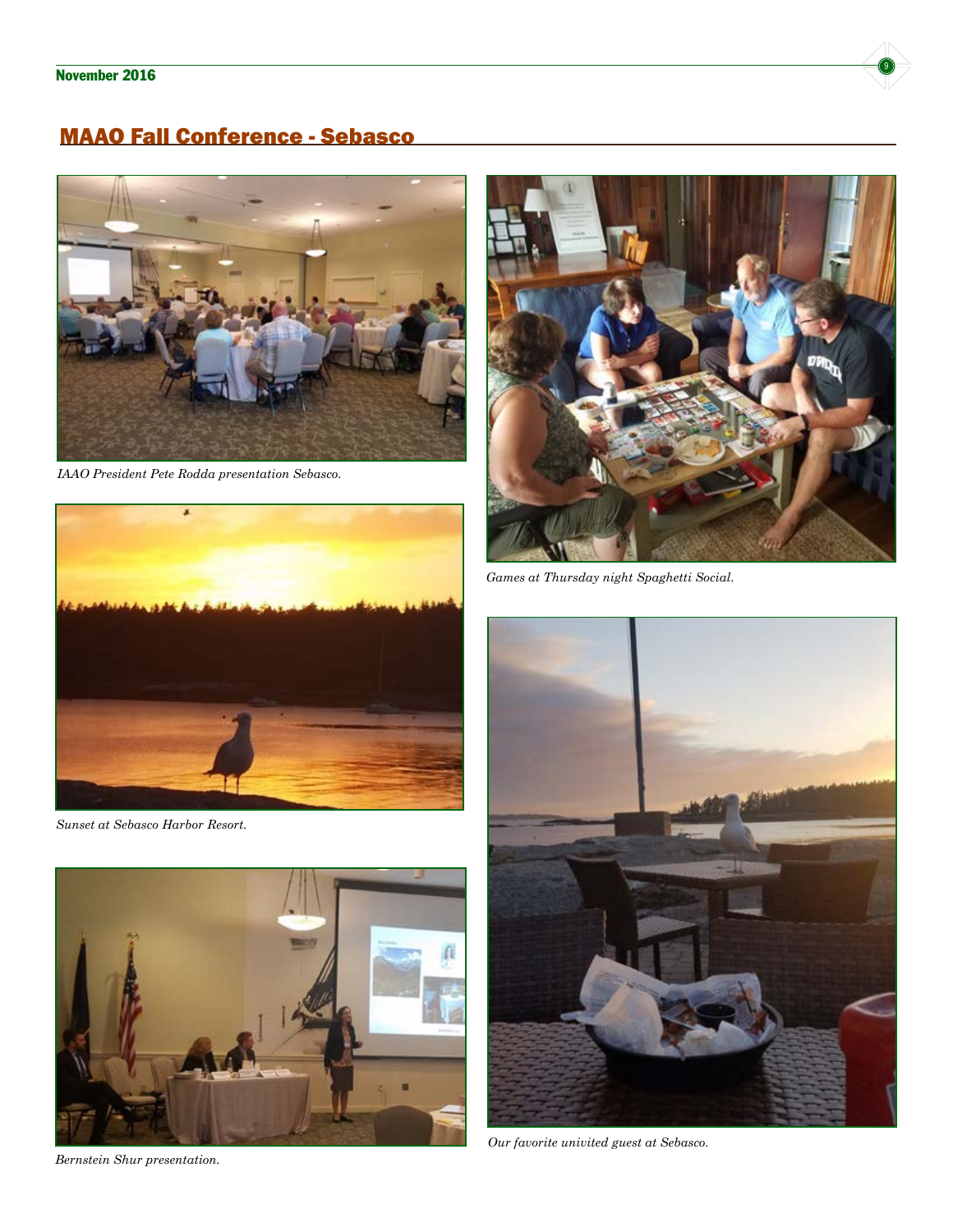

# **MAINE ASSOCIATION OF ASSESSING OFFICERS**

# **ASSESSOR OF THE YEAR AWARD**

## **The Award**

The Assessor of the Year Award is sponsored annually by the Maine Association of Assessing Officers Association (MAAO) to recognize professional and dedicated service by an Assessor to his/her profession and community.

#### **Nominating Process/Presentation of Award:**

- 1) The selection committee shall be appointed by the MAAO Board of Directors. It may consist of the following:
- The Chair of the Awards and Scholarship Committee, the Awards and Scholarship Committee members and the MAAO Executive Board members.
- Immediate past recipient of the Assessor of the Year award.

2) The Committee shall solicit nominations from MMA members and affiliates. **Deadline for nominations to be submitted will be July 10, 2017.** Nominations will be submitted on the official MAAO Assessor of the Year Nomination Form.

3) The Committee shall not disclose the name of the recipient before the Awards Ceremony.

4) The Award will be given during the MAAO Fall Conference Annual meeting in September.

## **Criteria:**

Nominees for this award shall meet the following criteria:

- 1) Nominee must hold the title of Assessor for his/her municipality, and be a current CMA.
- 2) Nominee provides service and contribution beyond just that of the municipality in which he/she serves by active participation in various Assessing organizations.
- 3) Quality and consistency of work product
- 4) Nominee is recognized as an Assessor who displays characteristics of integrity and leadership.
- 5) Nominee shall have at least three years experience as an Assessor.
- 6) Nominee is not eligible if they have been a previous recipient of the Assessor of the Year Award.

## **Additional Information**

For additional information, please contact Joan Kiszely at MMA at 1-800-452-8786 or in the Augusta area at 623-8428.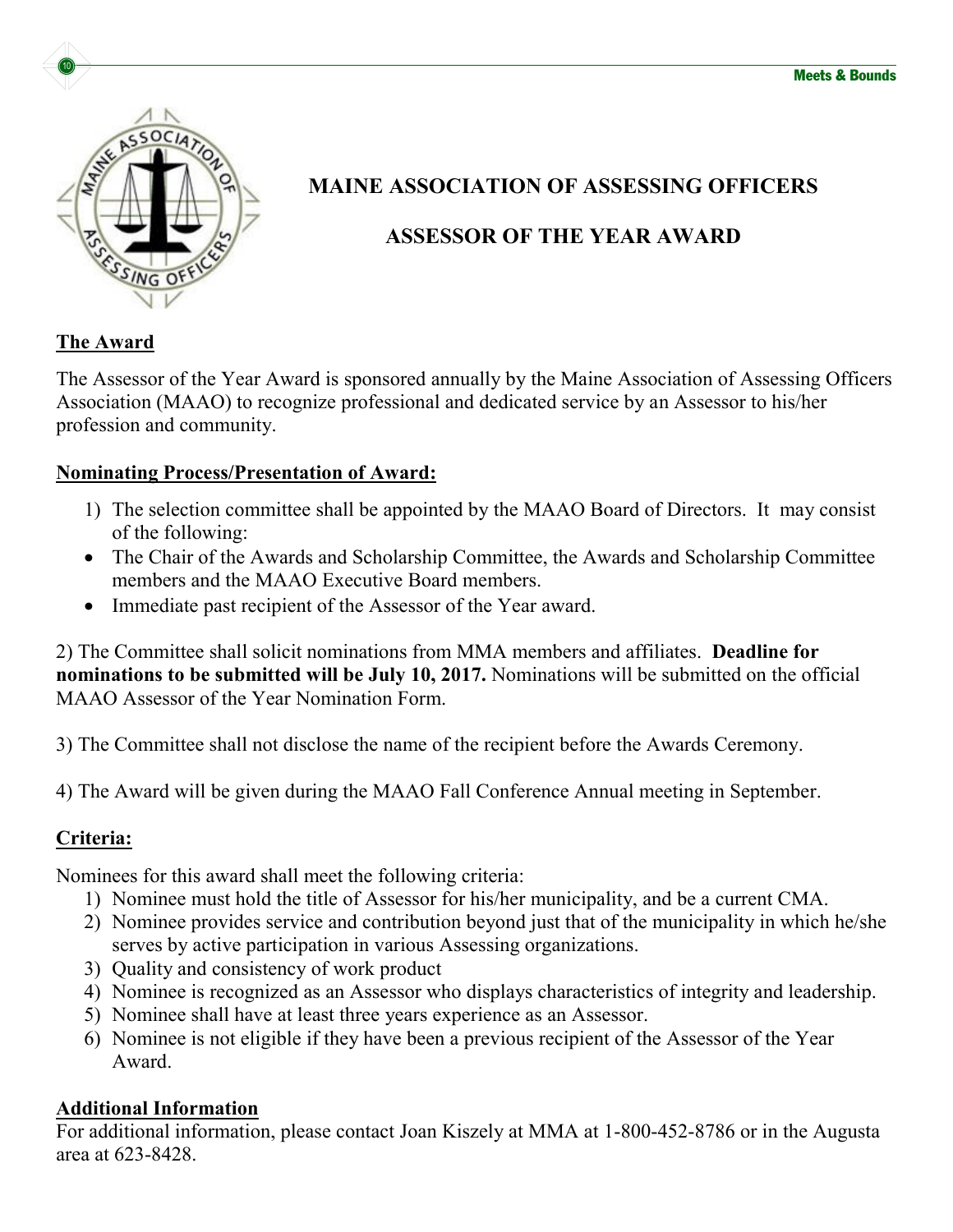

## **MAINE ASSOCIATION OF ASSESSING OFFICERS 2017 ASSESSOR OF THE YEAR AWARD NOMINATION**

| Nominee's Name:                                |                      |
|------------------------------------------------|----------------------|
|                                                |                      |
|                                                |                      |
| Nominee's Position:                            |                      |
| Date of Original Certification as an Assessor: |                      |
| Date or Year Nominee began work as an Assessor | (Must have served as |

an Assessor for at least 3 years)

Please answer questions below and attach additional sheets if necessary.

- 1. Please provide examples of the Nominee's leadership, service, and contribution to the Assessor's profession. List any participation in or awards given that were associated with any State, New England, or International organizations.
- 2. Please provide examples of the Nominee's dedication toward the community they serve and describe their efforts to promote the cause of good local government.
- 3. Please give a brief synopsis on the quality and consistency of work product.

Please attach all supporting documentation (newspaper articles, letters, letters of recommendation, resume, etc.) with this nomination form and submit to:

> **MAAO - Assessor of the Year Award** C/O Maine Municipal Association 60 Community Drive Augusta, ME 04330. Deadline is July 10, 2017.

Nomination submitted by: \_\_\_\_\_\_\_\_\_\_\_\_\_\_\_\_\_\_\_\_\_\_\_\_\_\_\_\_\_\_\_\_\_\_\_\_\_ \_\_

Title:\_\_\_\_\_\_\_\_\_\_\_\_\_\_\_\_\_\_\_\_\_\_\_\_\_\_\_\_\_\_\_\_\_\_\_\_\_\_\_\_\_\_\_\_\_\_\_\_\_\_\_\_\_\_\_\_\_\_\_\_\_\_\_\_\_\_\_

Mailing Address: